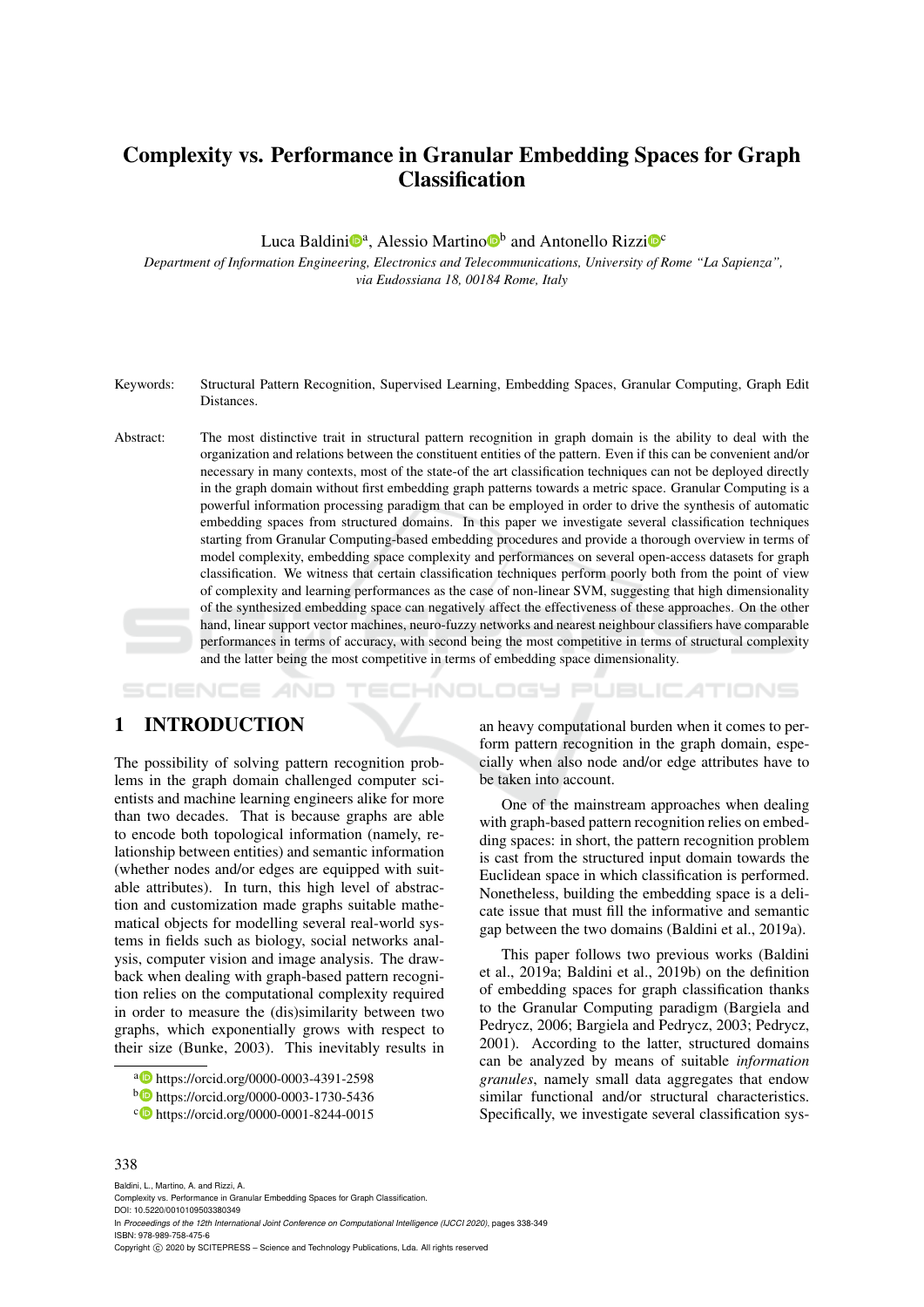tems working on a properly-synthesized embedding space. In fact, in our previous works (Baldini et al., 2019a; Baldini et al., 2019b) we used a plain nearest neighbours decision rule for the sake of simplicity. Notwithstanding that, a nearest neighbours decision rule suffers from several drawbacks, including high computational burden, sensitivity to the classes distribution and the number of classes. Hence, in this work, we consider five different classifiers operating in the embedding space: two support vector machines variants (with linear and radial basis kernels), two neurofuzzy approaches and *K*-nearest neighbours. We provide a general three-fold overview in terms of performances, embedding space complexity and structural complexity of the adopted classification system.

The remainder of this paper is structured as follows: in Section 2 we provide an overview of possible strategies for solving pattern recognition problems in structured domains, with a major emphasis on Granular Computing-based systems; in Section 3 we introduce GRALG, the Granular Computing-based graph classification system at the basis of this work; in Section 4 we introduce the datasets used for analysis, along with the proper computational results; finally, Section 5 concludes the paper.

# 2 CURRENT APPROACHES FOR PATTERN RECOGNITION ON THE GRAPH DOMAIN

In the literature, several mainstream strategies can be found in order to solve pattern recognition problems in structured domains. According to the macrotaxonomy presented in (Martino et al., 2018a), five main strategies can be found. A first strategy consists in engineering numerical features to be drawn from the structured data at hand, to be concatenated in a vector form. Examples of feature engineering techniques involve entropy measures (Han et al., 2011; Ye et al., 2014; Bai et al., 2012), centrality measures (Mizui et al., 2017; Martino et al., 2018b; Leone Sciabolazza and Riccetti, 2020; Martino et al., 2020a), heat trace (Xiao and Hancock, 2005; Xiao et al., 2009) and modularity (Li, 2013). Whilst this approach is straightforward and allows to move the pattern recognition problem towards the Euclidean space in which any pattern recognition algorithm can be used without alterations, designing the mapping function (i.e., enumerating the set of numerical features to be extracted) requires a deep knowledge of both the problem and the data at hand: indeed, the input spaces being equal, specific subsets of features allow to solve

different problems.

A dual strategy consists in defining ad hoc dissimilarity measures tailored to the input space under analysis. In this manner, the pattern recognition problem can directly be solved in the input space without any explicit cast towards the Euclidean space. On the plus side, the input space might not be metric altogether, yet this is not a prerogative; on the negative side, this limits the range of pattern recognition algorithms that can be employed. Indeed, the possibility of the input space being non-metric reflects the non-metric peculiarity of the dissimilarity measure itself: as such, the pattern recognition algorithm must not rely on any algebraic structures (e.g., mean, median, inner product) and leverage pairwise dissimilarities only. Examples of custom dissimilarity measures include the so-called edit distances, defined both on graph (Baldini et al., 2019a; Baldini et al., 2019b) and sequence (Levenshtein, 1966; Cinti et al., 2020) domains.

A further family is composed by embedding techniques, which can either be explicit or implicit. Amongst the implicit embedding techniques, kernel methods emerge (Schölkopf and Smola, 2002; Shawe-Taylor and Cristianini, 2004): kernel methods exploit the so-called kernel trick (i.e., the inner product in a reproducing kernel Hilbert space) in order to measure similarity between patterns. In the literature, have been proposed several graph kernels (Kondor and Lafferty, 2002; Borgwardt and Kriegel, 2005; Shervashidze et al., 2009; Shervashidze and Borgwardt, 2009; Vishwanathan et al., 2010; Shervashidze et al., 2011; Livi and Rizzi, 2013; Neumann et al., 2016; Ghosh et al., 2018; Bacciu et al., 2018) that, for example, consider substructures such as (random) walks, trees, paths, cycles in order to measure similarity or exploit propagation/diffusion schemes. Conversely, as explicit embedding techniques are concerned, dissimilarity spaces are one of the main approaches (Pękalska and Duin, 2005). A dissimilarity space can be built by first defining an ad-hoc dissimilarity measure and then evaluating the pairwise dissimilarity matrix which can be considered as embedded in a Euclidean space: in other words, each original (structured) pattern is represented by a realvalued vector containing the distances with respect to all other patterns (Pękalska and Duin, 2005) or with respect to a properly selected subset of prototypes (Pękalska et al., 2006). Alongside embedding methods, deep learning approaches are emerging as effective frameworks for different tasks like graph classification, link prediction and node classification (Zhang et al., 2019; Wu et al., 2020). In this context, the neural architectures typically implement a convolution layer resembling the well-know convolutional neural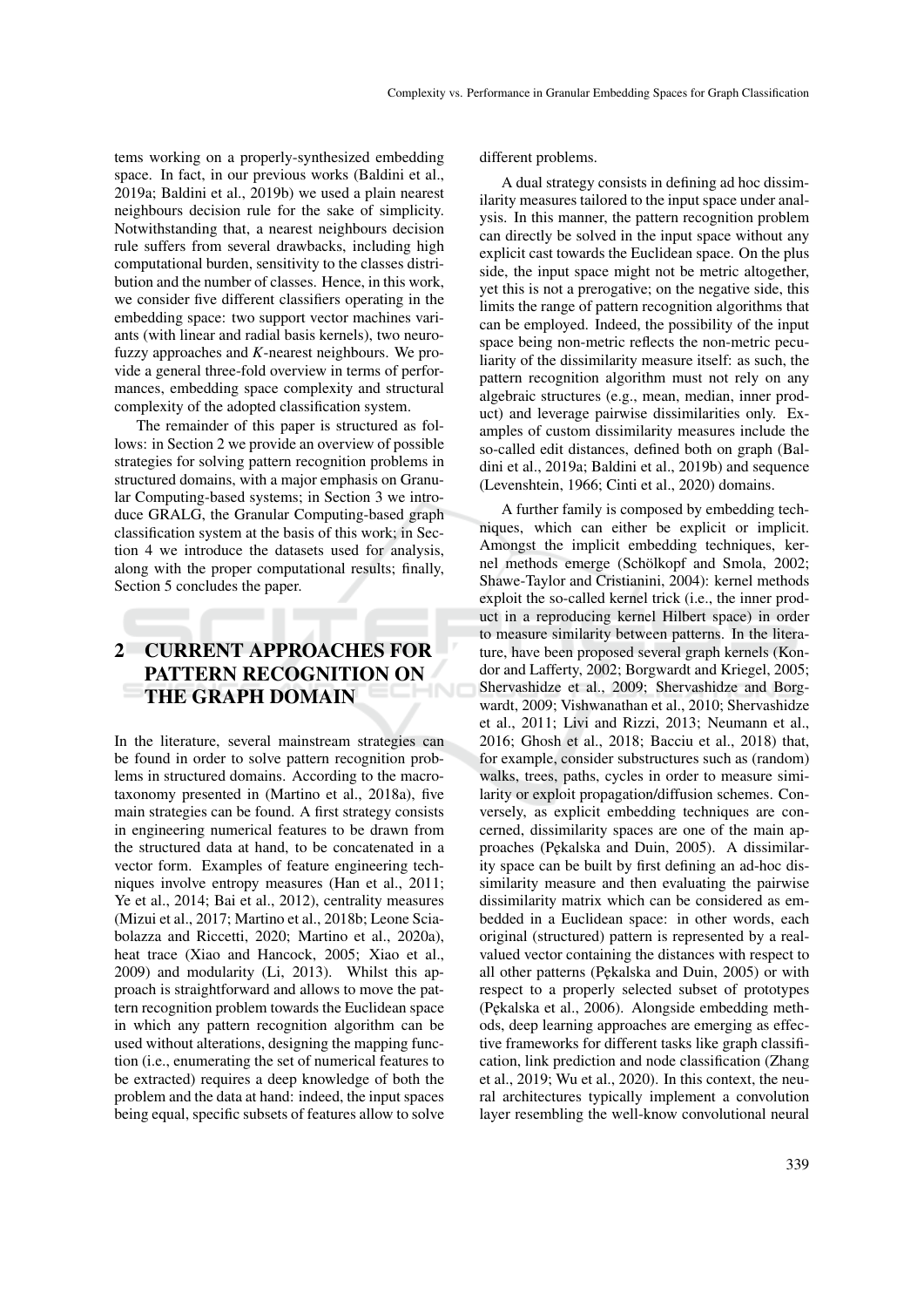networks, with the scope to learn nodes representation taking into account neighbours features. Two distinct approaches are typically employed: spectralbased methods perform convolution operation in the spectral domain by means of Graph Fourier Transform (Kipf and Welling, 2016; Bianchi et al., 2019), whilst spatial-based approaches used to aggregates nodes attributes by directly exchanging information amongst neighbours (Niepert et al., 2016; Hamilton et al., 2017).

As anticipated in Section 1, Granular Computing is a powerful information processing paradigm for building explicit embedding spaces and has been successfully applied for synthesizing effective and interpretable advanced pattern recognition systems for structured data (see e.g. (Rizzi et al., 2012; Baldini et al., 2019a; Baldini et al., 2019b; Martino et al., 2019a; Martino et al., 2020b; Bianchi et al., 2014a; Bianchi et al., 2014b; Bianchi et al., 2016) and references therein). In short, Granular Computing is often described as a human-centered information processing paradigm based on formal mathematical entities known as *information granules* (Bargiela and Pedrycz, 2006). The human-centered computational concept in soft computing and computational intelligence was initially developed by Lotfi A. Zadeh through fuzzy sets (Zadeh, 1979) that exploits humaninspired approaches to deal with uncertainties and complexities in data. The process of 'granulation', intended as the extraction of meaningful aggregated data, mimics the human mechanism needed to organize complex data from the surrounding environment in order to support decision making activities and to describe the world around (Pedrycz, 2016). For this reason, Granular Computing can be described as a framework for analyzing data in complex systems aiming to provide human interpretable results (Martino et al., 2020b). The importance of information granules resides in the ability to underline properties and relationships between data aggregates. Specifically, their synthesis can be achieved by following the *indistinguishability rule*, according to which elements that show enough similarity, proximity or functionality shall be grouped together (Zadeh, 1997; Pedrycz and Homenda, 2013). With this approach, each granule is able to show homogeneous semantic information from the problem at hand. Furthermore, data at hand can be represented using different levels of 'granularity' and thus different peculiarities of the considered system can emerge. Depending on this resolution, an unknown computational process to be modelled may exhibit different properties and different atomic units that show different representations of the system as a whole. Clearly, an efficient and

automatic procedure to select the most suitable level of abstraction according to both the problem at hand and the data description is of utmost importance. Due to the tight link between 'information granules' and 'groups of similar data', the most straightforward approach in order to synthesize a possibly meaningful set of information granules can be found in data clustering (Frattale Mascioli et al., 2000; Pedrycz, 2005; Ding et al., 2015). Since the clustering procedure is usually employed to discover groups of similar data aggregates, it operates in the input (structured) domain: to this end, not only the (dis)similarity measure, but also the cluster representative shall be tailored accordingly. In order to represent clusters in structured domains, the medoid (also called Min-SOD) is usually employed (Martino et al., 2019b), due to the fact that its evaluation relies only on pairwise dissimilarities between patterns belonging to the cluster itself, without any algebraic structures that can not be defined in non-geometric spaces. The cluster representatives from the resulting partition can be considered as symbols belonging to an *alphabet*  $A = \{s_1, ..., s_n\}$ : these symbols are the pivotal granules on the top of which the embedding space can be built thanks to the *symbolic histograms* paradigm. According to the latter, each pattern can be described as an *n*-length integer-valued vector which counts in position *i* the number of occurrences of the *i*<sup>th</sup> symbol drawn from the alphabet within the patter itself. The embedding space can finally be equipped with algebraic structures such as the Euclidean distance or the dot product and standard classification systems can be used without alterations.

# 3 GRALG

The classification system considered in this work is called GRALG (GRanular computing Approach for Labeled Graphs) originally proposed in (Bianchi et al., 2014a). GRALG aims to be a general purpose classifier for labelled graphs embracing the Granular Computing paradigm. The main core of the classifier is a graph embedding procedure via symbolic histograms, the geometric representation of graphs built upon the symbols in an alphabet *A* which, in turn, are synthesized in an unsupervised way through an ensemble of clustering algorithms. These two stages rely on a suitable dissimilarity measure, which allows the pattern comparison in the graph domain. In this section, we first introduce the dissimilarity measure involved in the atomic operations between graphs (Section 3.1) and then we provide a brief description of the building blocks that make up the stages needed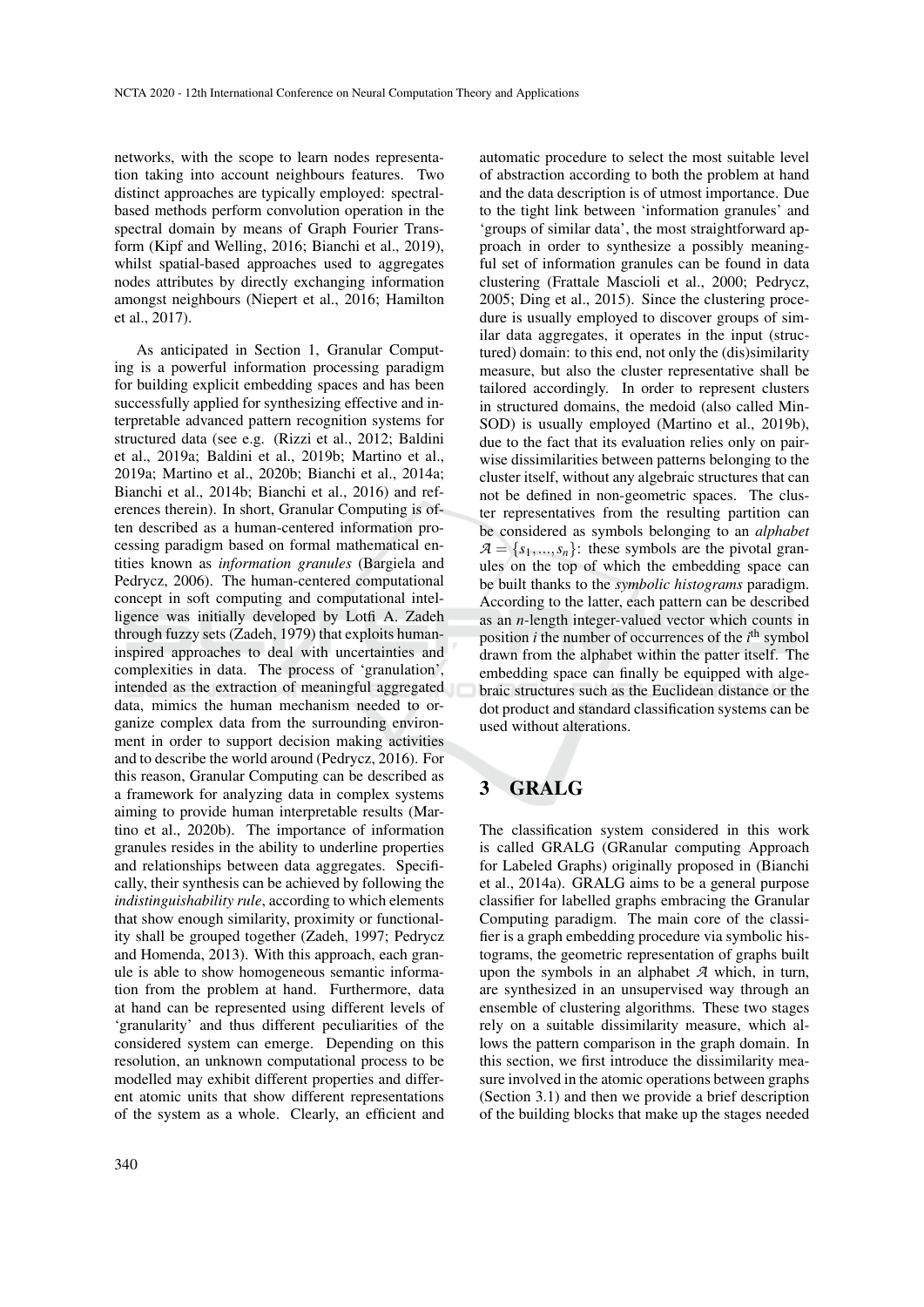to perform the explicit graph mapping towards a suitable embedding space (Sections 3.2–3.5), along the way in which they cooperate for training (Section 3.6) and testing (Section 3.7) the overall system.

## 3.1 Graph Edit Distance

As anticipated in Section 2, the *Graph Edit Distance* (GED) is a common approach to evaluate the dissimilarity between graphs. GEDs define the distance between two graph  $G_1$  and  $G_2$  as the minimum cost path needed to turn  $G_1$  into  $G_2$ , by applying a series of atomic operations defined on both vertices and edges: substitution, insertion and deletion. Besides the costs, the edit operations may also be associated to some weights in order to reflect the importance of the aforementioned operations. Generally speaking, the dissimilarity measure  $d: G \times G \rightarrow \mathbb{R}$  between two graphs can be cast as the following minimization problem:

$$
d(G_1, G_2) = \min_{(\varepsilon_1, ..., \varepsilon_k) \in O(G_1, G_2)} \sum_{i=1}^k c(\varepsilon_i) \qquad (1)
$$

where  $c(\varepsilon_i)$  is the cost associated to the generic<sup>1</sup> edit operation  $\varepsilon_i$  and  $O(G_1, G_2)$  is the set of prospective operations that gives an isomorphism between the two graphs. The main drawback when using a GED is the unfeasible computational complexity needed to compute an exact solution of Eq. (1) and, for this reason, many heuristics were proposed in order to solve the graph matching problem in a sub-optimal manner, yet with reasonable computational burden. Given these aspects, in GRALG we employ a greedy heuristic called *node Best Match First* (nBMF) (Bianchi et al., 2016) in order to measure the dissimilarity between graphs. Formally, let  $G_1 = (\mathcal{V}_1, \mathcal{E}_1, \mathcal{L}_v, \mathcal{L}_e)$  and  $G_2 =$  $(\mathcal{V}_2, \mathcal{F}_2, \mathcal{L}_v, \mathcal{L}_e)$  be two graphs labelled on both edges and vertices. Furthermore, let  $d_v^{\pi_v}$  :  $\mathcal{L}_v \times \mathcal{L}_v \to \mathbb{R}$  and  $d_e^{\pi_e}: L_e \times L_e \rightarrow \mathbb{R}$  be the dissimilarities defined on nodes' and edges' attributes ( $\mathcal{L}_v$  and  $\mathcal{L}_e$ , respectively). For the sake of generalization,  $d_v^{\pi_v}$  and  $d_e^{\pi_e}$  might be parametric with respect to  $\pi$ <sup>*v*</sup> and  $\pi$ <sup>*e*</sup>, namely sets of real-valued parameters required to evaluate  $d_v^{\pi_v}$  and  $d_e^{\pi_e}$ , respectively. In nBMF, the substitution cost on nodes and edges is evaluated with the corresponding dissimilarity function  $(d_v^{\pi_v}$  and  $d_e^{\pi_e}$ ). Accordingly, it is possible to define the overall substitution costs on nodes and edges ( $c_{nodes}^{sub}$  and  $c_{edge}^{sub}$ ) by summing up the dissimilarity values of all the nodes or edges substituted during the procedure. Conversely, insertion and deletion costs  $c_{node}^{ins}$ ,  $c_{edge}^{ins}$ ,  $c_{node}^{del}$ ,  $c_{edge}^{del}$  depend on the difference between the two graphs in terms of nodes

and edges set cardinality. The interested reader can found detailed pseudo-codes describing the nBMF in (Baldini et al., 2019a). Additionally, each operation is weighted by  $w_{node}^{sub}$ ,  $w_{edge}^{sub}$ ,  $w_{node}^{ins}$ ,  $w_{edge}^{b}$ ,  $w_{node}^{del}$ ,  $w_{edge}^{del}$ ,  $w_{edge}^{del}$ <br>individually bounded in [0, 1]. At the end of the procedure, the dissimilarities between nodes and edges, say  $d_{\mathcal{V}}(\mathcal{V}_1, \mathcal{V}_2)$  and  $d_{\mathcal{E}}(\mathcal{E}_1, \mathcal{E}_2)$ , are evaluated as:

$$
d_{\mathcal{V}}(\mathcal{V}_1, \mathcal{V}_2) = w_{node}^{sub} c_{node}^{sub} + w_{node}^{ins} c_{node}^{ins} + w_{node}^{del} c_{node}^{del}
$$
  

$$
d_{\mathcal{L}}(\mathcal{E}_1, \mathcal{E}_2) = w_{edge}^{sub} c_{edge}^{sub} + w_{edge}^{ins} c_{edge}^{ins} + w_{edge}^{del} c_{edge}^{del}
$$
  
(2)

Each dissimilarity is normalized by taking into account the different orders between the two graphs:

$$
d'_{\psi}(\mathcal{V}_1, \mathcal{V}_2) = \frac{d_{\psi}(\mathcal{V}_1, \mathcal{V}_2)}{\max\{o_1, o_2\}} d'_{\mathcal{E}}(\mathcal{E}_1, \mathcal{E}_2) = \frac{d_{\mathcal{E}}(\mathcal{E}_1, \mathcal{E}_2)}{\frac{1}{2}(\min\{o_1, o_2\} \cdot (\min\{o_1, o_2\} - 1))}\n\tag{3}
$$

with  $o_1 = |\mathcal{V}_1|$  and  $o_2 = |\mathcal{V}_2|$ . Finally, the dissimilarity between the two graphs reads as:

$$
d(G_1, G_2) = \frac{1}{2} (d'_{\psi}(\mathcal{V}_1, \mathcal{V}_2) + d'_{\mathcal{I}}(\mathcal{E}_1, \mathcal{E}_2)) \tag{4}
$$

## 3.2 Extractor

The subgraph extraction block aims at breaking down a graph into its constituent parts following a stochastic subsampling approach operating in a class-aware fashion. These improvements have been thoroughly described and tested in (Baldini et al., 2019a) and (Baldini et al., 2019b), to which the interested reader is referred to for further details, in order to overcome the main limitation of GRALG: indeed, in its original implementation (Bianchi et al., 2014a), GRALG used to exhaustively extract all subgraphs up to a given user-defined order *o* from any input graph, resulting in a non-negligible running time and memory footprint. In (Baldini et al., 2019a), we show how a stochastic subsampling can lead to comparable performances with respect to the original (exhaustive) implementation with remarkably lower running times and memory usage. Indeed, this procedure builds a subgraph set with a fixed cardinality *W* by extracting subgraphs uniformly at random (replacements are allowed) from a set of graphs using either one of two well-known traversal strategies, namely Breadth First Search and Depth First Search. Furthermore, in (Baldini et al., 2019b), we show how the stochastic subsampling granulation procedure can be performed in a class-aware fashion: this allows the exploitation of the ground-truth class labels in the training data, resulting in a more effective alphabet synthesis. The latter, being competitive both in terms of per-

<sup>1</sup>Regardless on whether it is a substitution, deletion or insertion on nodes or edges.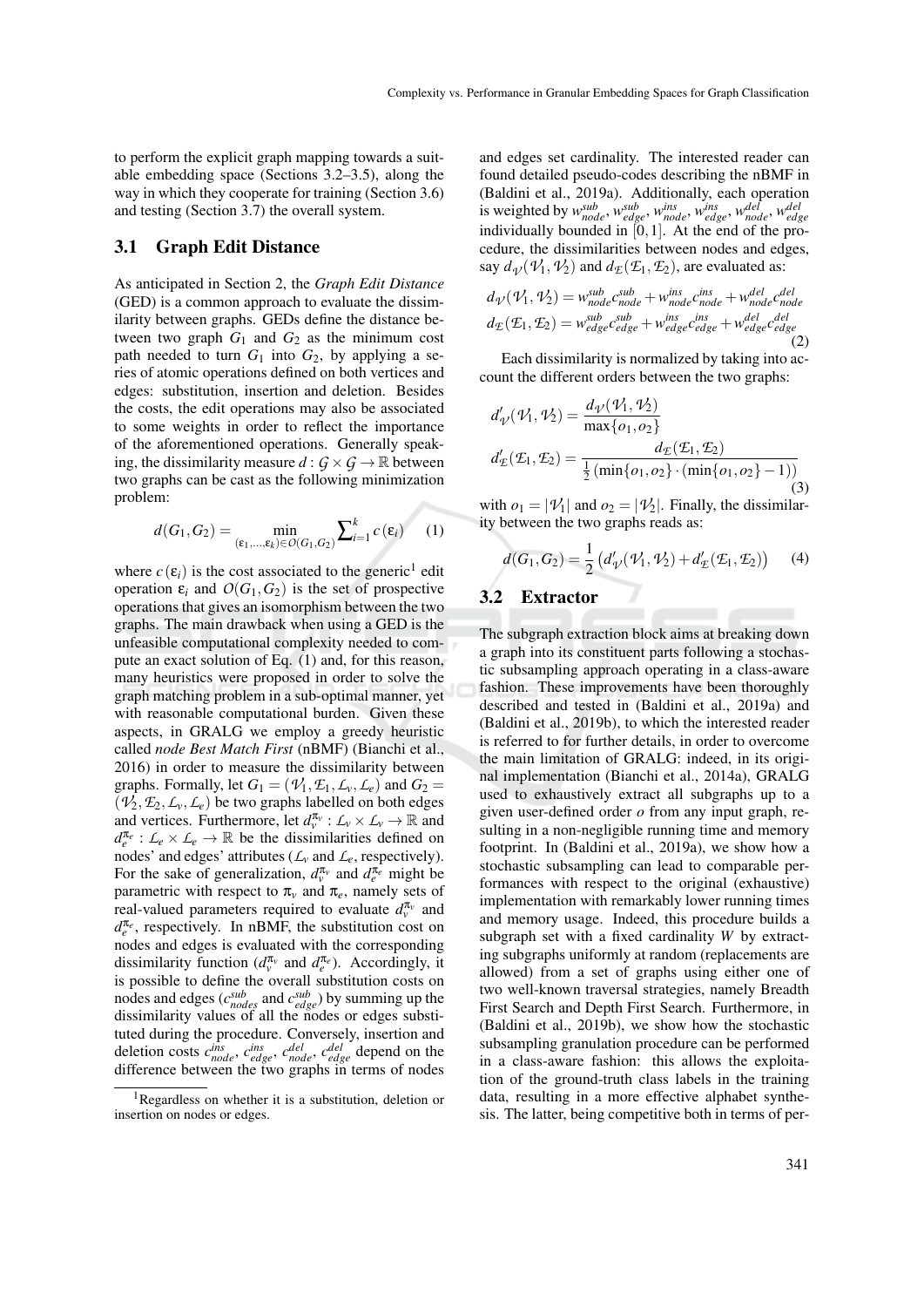formances and computational complexity, is the strategy we used in this work. Let *S* be a set of graphs, each of which is associated to its ground-truth class label *L* with  $L \in \{1, ..., N\}$  and *N* being the number of classes. The class-aware stochastic extraction randomly draws a graph  $G := \{ \mathcal{V}, \mathcal{E} \}$  from *S* and then randomly draws a vertex  $v \in V$ . Then, starting from the node *v*, a suitable traversal strategy explores *G* collecting a subgraph  $g = \{\mathcal{V}_g, \mathcal{E}_g\}$  with  $\mathcal{V}_g \subset \mathcal{V}$  vertices and  $\mathcal{E}_g \subset \mathcal{E}$  edges. The subgraph *g* is inserted in a subgraph set  $S_g^L$  according to the graph's label *L*. In this way, it is also possible to the define the number of subgraphs *W* to be sampled from the starting set by fixing how many times the procedure must occur, since each extraction outputs a single graph. The maximum order *o* of the extracted subgraph, namely the maximum number of vertices for all subgraphs *g*, is still a user-defined parameter. Conversely to the original work (Bianchi et al., 2014a), this procedure allows to arbitrary choose the cardinality *W* of the subgraphs set  $\bigcup_{L=1}^{N} S_g^L$  and consequently relieves the memory issues and improves the wall-clock runtime of the algorithm.

#### 3.3 Granulator

The *Granulator* defines a procedure able to synthesize information granules by building the *alphabet*  $A = \{s_1, \ldots, s_n\}$ , namely a set that collects the relevant substructures *s<sup>i</sup>* starting from a given subgraphs set. The core method in charge of returning suitable information granules is the Basic Sequential Algorithmic Scheme (BSAS) clustering algorithm (Baldini et al., 2019a; Baldini et al., 2019b) that works directly in the graph domain thanks to the dissimilarity measure described in Section 3.1. BSAS needs two parameters: the dissimilarity threshold θ below which a pattern is included into the closest cluster and the maximum number of allowed clusters *Q*, in order to reasonably bound the number of resulting clusters which can grow indefinitely (especially for small values of θ). According to the Granular Computing paradigm, the granulator shall extract symbols by exploring different levels of abstraction for the problem at hand: indeed, the granulation performs a *clustering ensemble* procedure by generating different partitions of the input data using different θ values. Then, for every cluster C in the resulting partitions, a cluster quality index  $F(\mathbf{C})$  is defined as:

$$
F(\mathbf{C}) = \eta \cdot \Phi(\mathbf{C}) + (1 - \eta) \cdot \Theta(\mathbf{C}) \tag{5}
$$

where the two terms  $\Phi(C)$  and  $\Theta(C)$  are respectively the compactness and the cardinality of cluster C, defined in turn as:

$$
\Phi(\mathbf{C}) = \frac{1}{|\mathbf{C}| - 1} \sum_{i} d(g^*, g_i)
$$
 (6)

$$
\Theta(\mathbf{C}) = 1 - \frac{|\mathbf{C}|}{|\mathcal{S}_g|} \tag{7}
$$

where  $g^*$  is the representative of cluster **C** and  $g_i$  the i<sup>th</sup> pattern in the cluster. In this way, we evaluate each cluster by considering its compactness Φ and cardinality Θ, whose importance is weighted by a trade-off parameter  $\eta \in [0,1]$ . Since the BSAS operates in the graph domain, as discussed in Section 2, the representative  $g^*$  is defined as the medoid of the cluster, namely the element that minimizes the pairwise sum of distances among all patterns in the cluster (Martino et al., 2019b). Finally, by thresholding  $F(\mathbf{C})$  with a value  $\tau_F$ , only well-formed clusters (i.e., compact and populated) are promoted to be symbols *s* belonging to the alphabet *A*. Since the symbol synthesis occurs on a labelled training set and since the *Extractor* operates in a class-aware fashion (Section 3.2), the clustering ensemble is performed individually on the  $S_g^L$  sets, hence collecting class-related symbols in class-aware alphabets *AL*, which are finally merged together in  $\mathcal{A} = \bigcup_{L=1}^{N} \mathcal{A}_L$ .

### 3.4 Embedder

The *Embedder* block plays the key role necessary to map patterns from the graph domain towards a geometric (Euclidean) space. Formally, let *G* be the graph domain, the *Embedder* is in charge of building the function  $\phi$  :  $G \rightarrow \mathcal{D}$  that maps the graph domain into an *n*-dimensional space  $\mathcal{D} \subseteq \mathbb{R}^n$ . The embedding function relies on the *symbolic histograms* paradigm, exploiting the relevant substructures synthesized by the *Granulator* (i.e., the alphabet). In order to describe this process, let *Gexp* be the set made up of the subgraphs in  $G \in \mathcal{G}$ , i.e. the expanded representation of *G* in subgraphs. Given the alphabet set  $A = \{s_1, \ldots, s_n\}$ , the vectorial representation **h** (i.e., the symbolic histogram) of *G* is a vector whose components represents the number of occurrences of each symbol  $s \in \mathcal{A}$  in  $G_{exp}$ :

$$
\mathbf{h} = \phi^{\mathcal{A}}(G_{exp}) = [occ(s_1, G_{exp}), \dots, occ(s_n, G_{exp})]
$$
\n(8)

The function  $occ : \mathcal{A} \to \mathbb{N}$  compares a symbol  $s_j$  with  $j = 1...n$  and all the subgraphs  $g \in G_{exp}$ . If the resulting dissimilarity measure is below a symboldependent threshold value  $\tau_i = \Phi(\mathbf{C}_i) \cdot \mathbf{\varepsilon}$ , this counts as a match and the counter is increased by 1. The  $\varepsilon$ value is a user-defined tolerance parameter and  $C_j$  is the cluster whose MinSOD is  $s_j$ . It is worth remarking here that the computational complexity needed to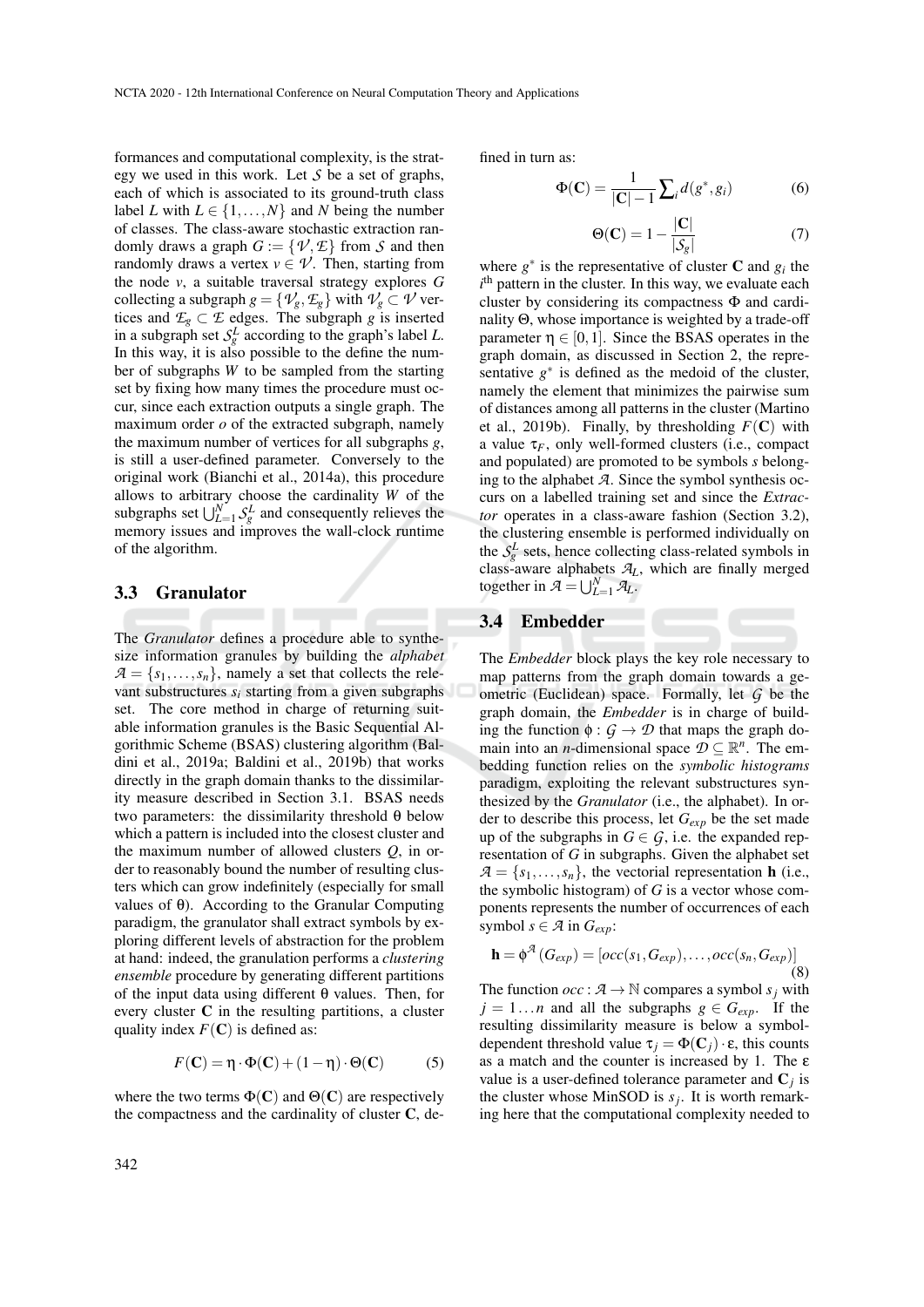expand exhaustively *G* in the set of its subgraph *Gexp* may lead to memory issues, since the number of subgraphs grows exponentially with respect to the order of graph. Furthermore, the number of matches needed to build the embedding space can be very large since all symbols have to be compared with the subgraphs in *Gexp*. This could lead to unfeasible running times even for medium size datasets. For this reason, the set *Gexp* is evaluated with a deterministic algorithm that tries to partially expand  $G = \{ \mathcal{V}, \mathcal{E} \}$ : starting from a seed node  $v \in V$ , the same traverse strategy employed in the *Extractor* drives the exploration and the extraction of subgraphs from *G*, starting from order 1 up until a user-defined value *o* and collects these substructures in *Gexp*. Since the goal of the procedure is to limit the cardinality of  $G_{exp}$ , if a node  $v \in \mathcal{V}$  already appears in one of the previously-extracted subgraphs, it will not be eligible to be a seed node for further traversals. The procedure goes on as long as a vertex  $v \in V$  can be legally used as root node for the traversal strategy.

### 3.5 Classifier

The three blocks in Sections 3.2–3.4 allow us to build an embedding space  $\mathcal{D} \subseteq \mathbb{R}^n$ , where each graph is mapped with an appropriate vector  $h \in \mathcal{D}$ , i.e. its symbolic histogram. Further, such approach allows us to use any classifier designed in  $\mathbb{R}^n$  without limitations. In this work, we considered different classification systems:

- Support Vector Machines (SVMs) aim at estimating the decision boundary between two classes by a maximal-margin hyperplane. We employed the well-known ν-SVM (Schölkopf et al., 2000) using two different kernels: the linear kernel endowing the dot product between patterns  $\mathcal{K}(x, x') = \langle x, x' \rangle$ and a non-linear radial basis function (RBF) kernel, i.e.  $\mathcal{K}(x, x') = \exp\{-\gamma ||x - x'||^2\}$
- Neuro-Fuzzy Min-Max classifier relying on the construction of *hyperboxes*, which serve as atomic geometric structures needed to define the decision boundary in the training phase. Specifically, we tested two algorithms for training the model (i.e., building hyperboxes): *Adaptive Resolution Classifier* (ARC) and *Pruning Adaptive Resolution Classifier* (PARC) (Rizzi et al., 2002).
- *K*-Nearest Neighbours (*K*-NN) in which, when an unseen pattern is considered for classification, its *K* nearest patterns are selected and the decision is taken according to the most voted class amongst the *K* patterns (Cover and Hart, 1967).

## 3.6 Training Phase

After individual and detailed descriptions of the building blocks that made up the GRALG classification system, here we describe how those blocks cooperate together in order to synthesize the final model. To this end, let *S* be a dataset of labelled graphs on nodes and/or edges and let  $S_{tr}$ ,  $S_{vs}$  and  $S_{ts}$  be the training, validation and test set drawn from *S*:

- *Extractor*: takes as input  $S_{tr}$  and the parameter *W* and, according to the description given in Section 3.2, extracts *N* different class-specific subgraphs sets *S L g*,*tr*
- *Granulator*: each class-aware subgraphs set  $S_{g,tr}^L$  is granulated and consequently  $A_L$  class-specific alphabets are constructed
- *Embedder*: the overall alphabet  $A = \bigcup_{L=1}^{N} A_L$ , with  $n = |A|$  symbols, enters the embedding block. First, all graphs in  $S_t$  and  $S_v$  are expanded as described in Section 3.4. Then, for each  $G_i^{tr} \in S^{tr}$ and  $G_i^{vs} \in S^{vs}$ , we can construct the associated vector representation  $\mathbf{h}_i^{tr} \in \mathcal{D}$  and  $\mathbf{h}_i^{vs} \in \mathcal{D}$  such that  $\mathcal{D} \subseteq \mathbb{R}^n$
- *Classifier*: given the embedded version of training and validation set ( $h^{tr}$  and  $h^{vs}$ ), the quality of the mapping function is evaluated by considering a given classifier (amongst the ones presented in Section 3.5) which is trained on  $h^{tr}$  and later evaluated on h *vs* . TIONS

The procedures involved to complete a graph classification are very sensitive to specific parameters that can strongly affect the overall performances. In order to face this issue, two different optimizations take place separately.

#### 3.6.1 Alphabet Optimization Phase

A first stage of optimization aims to synthesize an optimal set of symbols  $A^*$  and properly tune the hyperparameters of the chosen classifier, by deploying an evolutive strategy, i.e. a genetic algorithm. In order to purse this goal, the following parameters (and corresponding procedures) are considered:

- *GED*: the dissimilarity measure in the graph domain requires a fine tuning of the 6 weights for the edit operations:  $W = \{w_{node}^{sub}, w_{edge}^{sub}, w_{node}^{ins}, w_{edge}^{ins}\}$ *w del node*, *w del edge*}. Depending on the dataset, both vertices and edges can require a parametric dissimilarity measure  $d_v^{\pi_v}$  and  $d_e^{\pi_e}$  with parameters  $\Pi = {\pi_v, \pi_e}$  whose values are optimized as well.
- *Granulator*: in order to synthesize an optimal alphabet, we optimize *Q* (maximum number of allowed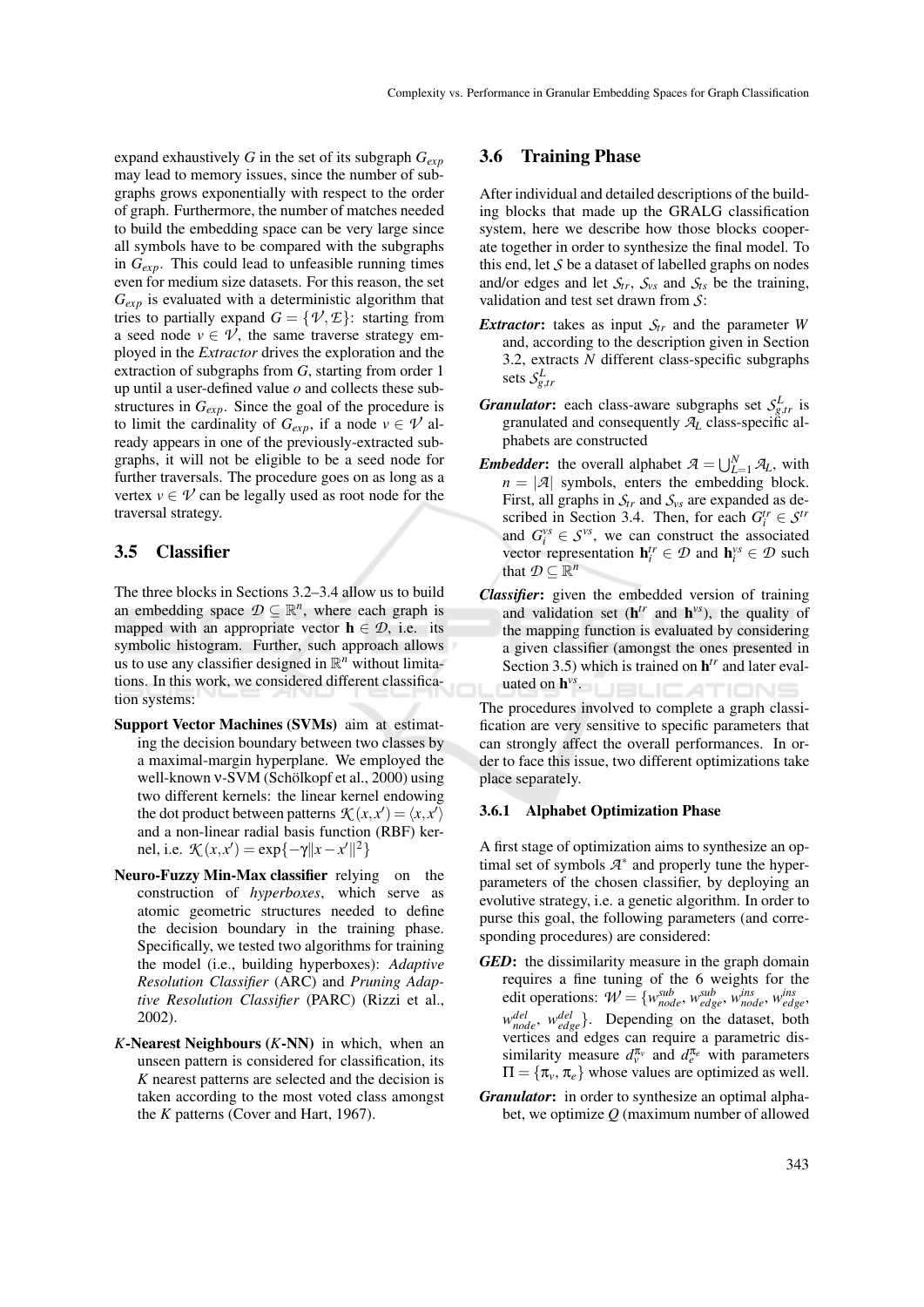clusters for BSAS), τ*<sup>F</sup>* (MinSOD quality threshold for being promoted to a symbol) and  $\eta$  (tradeoff parameter that weights compactness and cardinality in Eq.  $(5)$ ).

- *Classifier*: the set of hyperparameters *C* that depends on the considered classifier:
	- v-SVM: only the regularization term  $v \in (0,1]$ .
	- RBF v-SVM: along with  $v \in (0,1]$ , we also tune the kernel shape  $\gamma \in (0, 100]$ .
	- ARC/PARC: we optimize the  $\lambda \in (0,1)$  parameter used as trade-off between the error on training set and the network complexity. Furthermore, we optimize the type of membership function (to be chosen between Trapezoidal and Simpson's) and the decay parameter  $\mu \in (0,1)$ associated with it.
	- *K*-NN: the number  $K \in [1, 2\sqrt{|\mathcal{S}_{tr}|}]$  of nearest patterns involved in the voting.

To summarize, the genetic code reads as:

$$
[Q \quad \tau_F \quad \eta \quad W \quad \Pi \quad C] \tag{9}
$$

whereas the fitness function *J*<sub>*alph*</sub> reads as the classifier accuracy  $\omega \in [0,1]$  on the validation set:

$$
J_{alph} = \omega(S_{vs}) = \frac{\sum_{i=1}^{|\mathcal{S}_{vs}|} \delta(y_i, \hat{y}_i)}{|\mathcal{S}_{vs}|}
$$
(10)

with

$$
\delta(y_i, \hat{y}_i) = \begin{cases} 1 & \text{if } y_i = \hat{y}_i \\ 0 & \text{otherwise} \end{cases}
$$
 (11)

and where, in turn,  $\hat{y}_i$  and  $y_i$  are (respectively) the predicted label and the ground-truth label for *i*-th pattern in *Svs*. Standard genetic operators (mutation, selection, crossover and elitism) take care of moving from one generation to the next. The best individual is retained at the end of the evolution, specifically the portions of the genetic code  $W^*$  and  $\Pi^*$ , along with the alphabet  $A^*$  synthesized using its genetic code.

#### 3.6.2 Feature Selection Phase

The cardinality of  $A^*$  and consequently the embedding space  $\mathcal{D} \subseteq \mathbb{R}^{|\mathcal{A}^{\star}|}$  may be too large, impacting the classification performance and the interpretability of the final model. To this end, we implement a feature selection phase still based on genetic optimazation. Formally, let  $\mathbf{m} \in \{0,1\}^{|\mathcal{A}^{\star}|}$  be a projection mask, then:

1. we perform the component-wise product between the mask and the embedded vectors of the training set:

$$
\overline{\mathbf{h}}_{tr} = \mathbf{m} \odot \mathbf{h}_{tr} \tag{12}
$$

by further neglecting components corresponding to 0's in  $\overline{\mathbf{h}}_{tr}$ . Hence, it is possible to figure  $\overline{\mathbf{h}}_{tr}$ as lying in a (possibly) reduced embedding space  $\overline{\mathcal{D}} \subseteq \mathbb{R}^m$  with  $m \leq n$ 

- 2. according to the mask m employed in step 1, the validation set  $h_{vs} \in \mathcal{D}$  is reduced in the same way, leading to  $\overline{\mathbf{h}}_{vs} \in \mathcal{D}$
- 3. the classification system is trained on  $\overline{\mathbf{h}}_{tr}$  using the hyperparameters set *C*. The accuracy on the (reduced) validation set  $\overline{\mathbf{h}}_{\nu s}$  is finally computed.

Following this scheme, a genetic algorithm drives the optimization of the mask m and, at the same time, the classifier hyperparameters *C* by maximizing a fitness function  $J_{fs}$  that reads as the linear convex combination between the classifier accuracy on the validation set and the cost of the mask weighted by a trade-off value  $\alpha \in [0,1]$ :

$$
J_{fs} = \alpha \cdot \omega(S_{vs}) + (1 - \alpha) \cdot \mu \tag{13}
$$

where the cost of the mask  $\mu \in [0,1]$  is defined as:

$$
\mu = 1 - \frac{|\{i : \mathbf{m}_i = 1\}|}{|\mathbf{m}|}
$$
 (14)

When the evolution is completed, the best individual is retained, as it encodes the optimal projection mask  $\mathbf{m}^*$ , able to return the reduced alphabet  $\underline{\mathcal{A}}^*$ , and the optimal set of parameters  $C^*$  used to train the classifier in the embedding space  $\overline{D}$ .

# 3.7 Synthesized Classification Model

After the two optimizations stages are over, the final classification performances can be evaluated on the test set. First, the test set  $S_t$ <sub>s</sub> is embedded in the vector space *D*. To this aim, the embedder block specifically equipped with parameters  $W^*$  and  $\Pi^*$  for the GED dissimilarity measure, outputs the vector set h*ts* by taking advantage of the alphabet  $\overline{A}^*$ . The classifier returned by the optimization phase (i.e., trained on the projected vectors  $\overline{\mathbf{h}}_{tr}$  with the hyperparameters  $C^*$ ) is tested on the embedded test set  $h_{ts} \in \mathcal{D}$ , returning the overall accuracy of the GRALG system.

# 4 EXPERIMENTS

Five different datasets from the IAM repository (Riesen and Bunke, 2008) have been considered for testing:

Letter: a triad of datasets where each graph represents a letter drawing with different level of distortions: low (L), medium (M) and high (H). Match-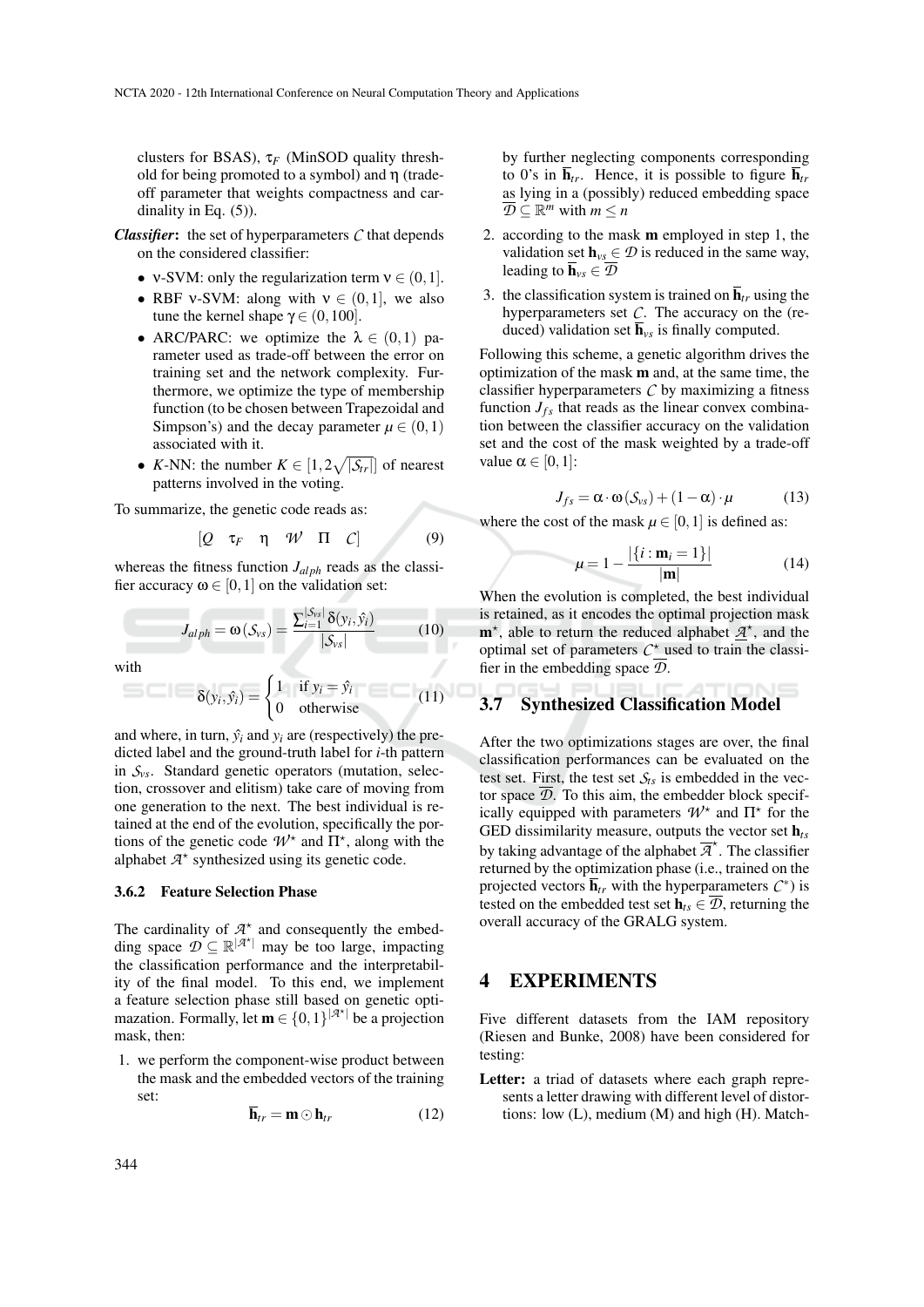

Figure 1: Accuracy comparison for the 5 classifiers. Blue, red and yellow bars correspond to subsampling rates  $W =$ 10%,30%,50%, respectively. Whiskers indicate the standard deviation.



Figure 2: Complexity ratio for SVM and Min-Max classifiers. For bar legend, see caption of Fig. 1.

Table 1: Number of subgraphs extracted from  $S_{tr}$  ( $o = 5$ ) by the exhaustive procedure.

| Letter-L | Letter-M | Letter-H | <b>GREC</b> | AIDS  |
|----------|----------|----------|-------------|-------|
| 8193     | 8582     | 21165    | 27119       | 35208 |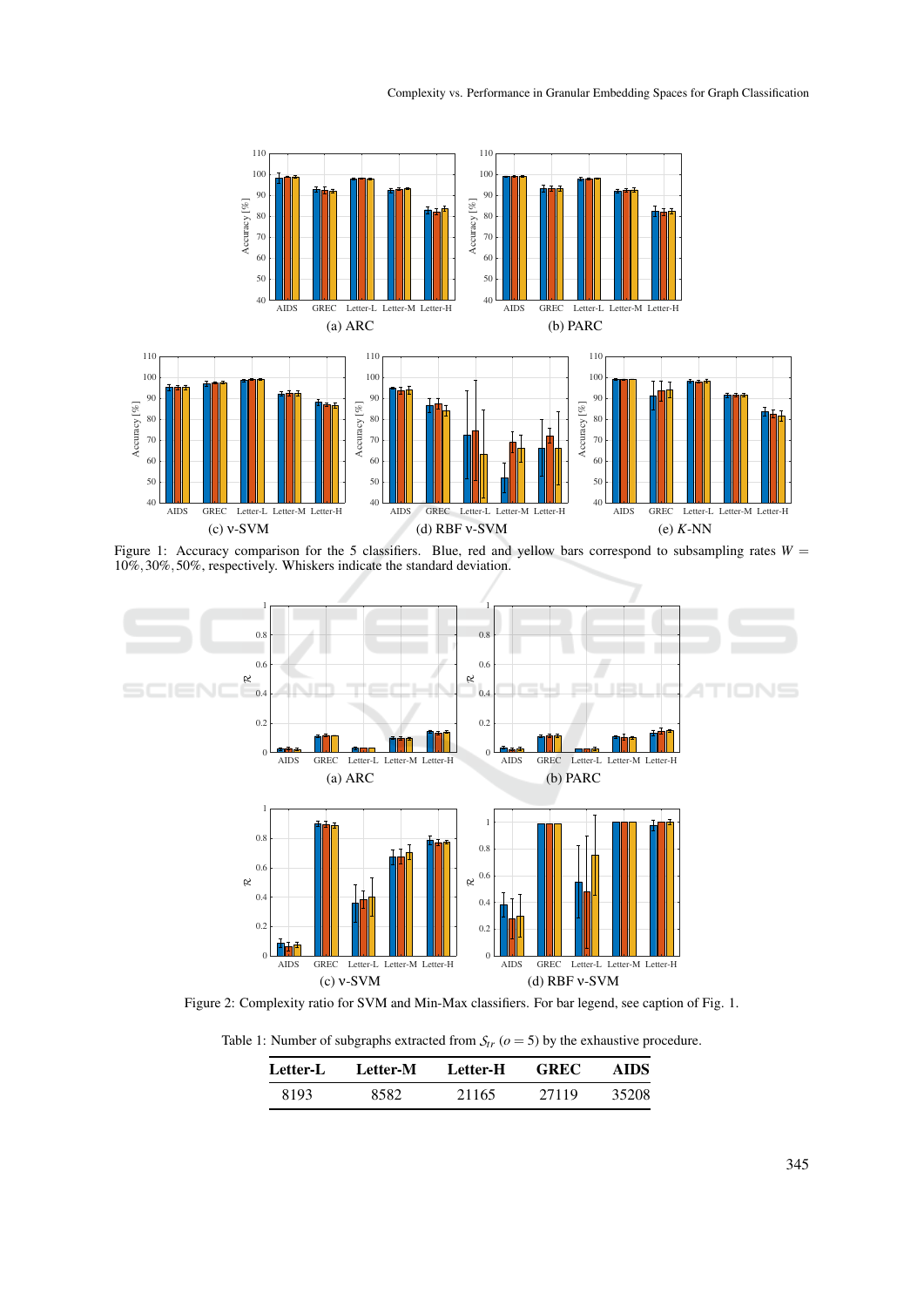

Figure 3: Selected number of symbols comparison for the 5 classifiers. For bar legend, see caption of Fig. 1.

Table 2: Average *K* value for *K*-NN classifier, with standard deviation.

| Sample % AIDS GREC Letter1 Letter2 Letter3 |  |                                                   |  |
|--------------------------------------------|--|---------------------------------------------------|--|
| 10                                         |  | $5 \pm 4$ $3 \pm 2$ $4 \pm 4$ $1 \pm 0$ $3 \pm 3$ |  |
| $30 -$                                     |  | $8 \pm 5$ $2 \pm 1$ $5 \pm 4$ $1 \pm 0$ $4 \pm 2$ |  |
| 50                                         |  | $7 \pm 4$ $2 \pm 1$ $4 \pm 4$ $1 \pm 0$ $5 \pm 5$ |  |

ing between vertices is evaluated with a plain Euclidean distance, whereas edge matching is a simple delta distance, being unlabelled.

- GREC: patterns in this dataset are graph representation of symbols taken from architectural and electronic drawings. Since node labels are composed by different data structures, a custom dissimilarity measure is involved in the vertex matching, as well as the edge dissimilarity function. In both cases, dissimilarity measures are parametric with respect to five real-valued parameters bounded in  $[0,1]$  whose values are stored in the set  $\Pi$  (cf. Eq. (9)).
- AIDS: graph instances in this dataset are molecular compounds where atoms are represented as nodes and covalent bonds as edges. Nodes dissimilarity is a custom (non parametric) dissimilarity measure.

Further properties of these datasets and formal definition of nodes and vertices dissimilarities can be found in (Baldini et al., 2019b).

The software is developed in C++ using the SPARE library (Livi et al., 2014). Additional dependancies include LibSVM (Chang and Lin, 2011) for v-SVMs and the Boost Graph Library<sup>2</sup> for handling graph data structures. In all tests, we adopt the Class-Aware granulator (Baldini et al., 2019b) along with the stochastic sampling method (Baldini et al., 2019a) described in Section 3.2, where a Breadth First Search strategy has been employed for graph traversing. In this way, the cardinality of the set  $\bigcup_{L=1}^{N} S_{g,tr}^{L}$  needed to the granulator has been fixed to a given number *W* as percentage of the number of subraphs returned by the exhaustive procedure (Bianchi et al., 2014a), reported in Table 1. In order to take into account the intrinsic randomness in the model synthesis procedure, we run GRALG 10 times (both training and testing phases), showing the results on the test set in terms of average and standard deviation. For each of the five datasets, training, validation and test splits are kept unchanged with respect to the ones available in the IAM repository.

The system parameters have been chosen as follows:

•  $W = 10\%$ , 30%, 50% of the maximum number of

 ${}^{2}$ http://www.boost.org/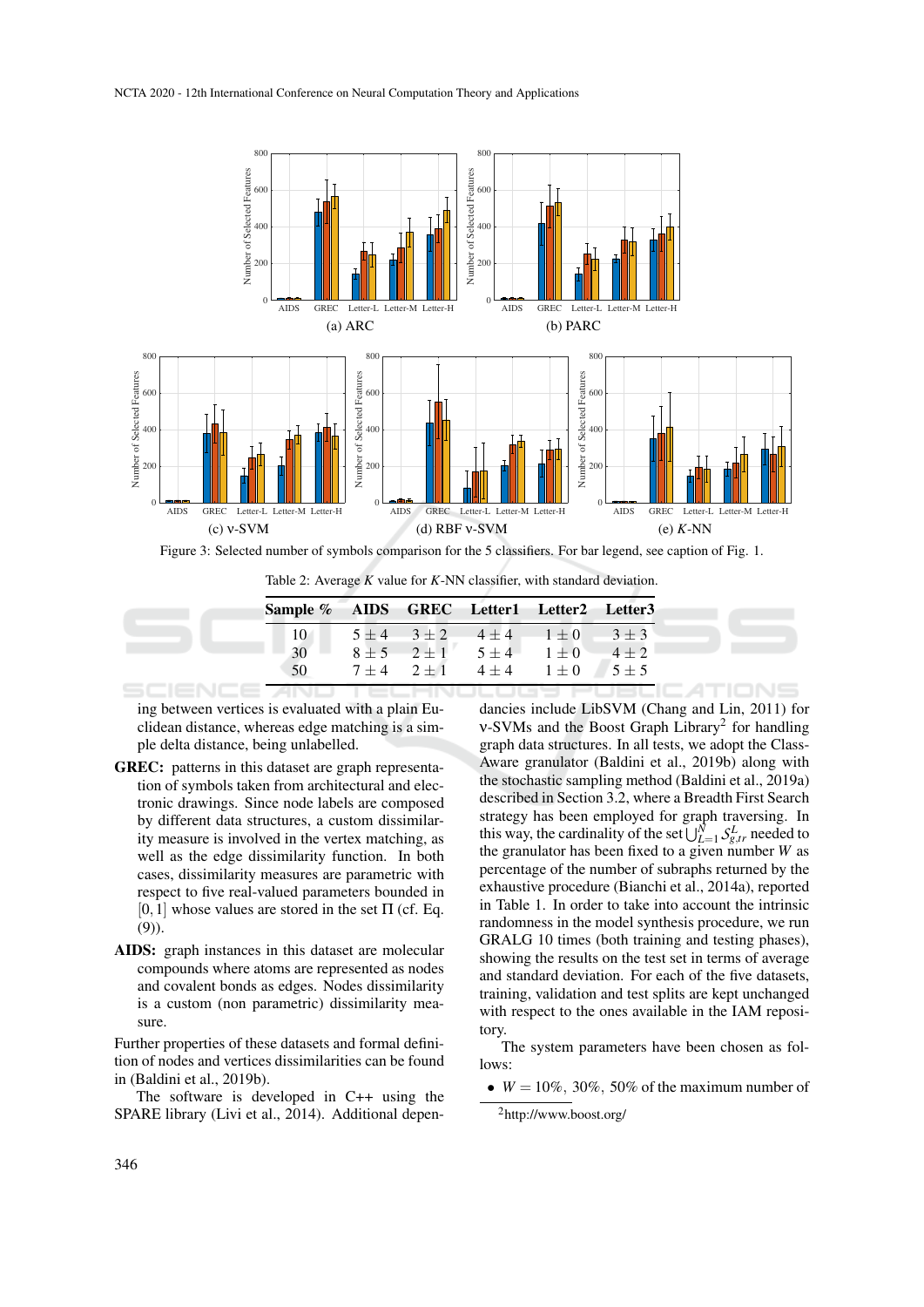subgraphs that can be drawn from the training set (Table 1)

- $Q \in [1, 500]$
- $\bullet$   $o = 5$  maximum subgraphs vertices
- 20 individuals per population of both genetic algorithms
- 20 generations for the first genetic algorithm (alphabet optimization)
- 50 generations for the second genetic algorithm (feature selection)
- $\alpha = 0.99$  in the fitness function for the second genetic algorithm (cf. Eq. (13))
- $\varepsilon = 1.1$  as tolerance value for the symbolic histograms evaluation.

As the model complexity is concerned, we define *R* as the ratio between complexity of the synthesized model and its maximal attainable complexity:

- for SVMs,  $\mathcal{R}$  reads as the ratio between the number of support vectors and  $|\mathcal{S}_{tr}|$  (Martino et al., 2020a);
- for ARC/PARC, one takes the ratio between the number of hyperboxes and  $|S_{tr}|$  (Rizzi et al., 2002);
- *K*-NN notably has the maximum complexity, which equals  $|\mathcal{S}_{tr}|$ , since all pairwise distances with respect to the training data must be evaluated for classification. Notwithstanding that, for the sake of completeness, we report the resulting number of neighbours in Table 2.

In Fig. 1, we show the accuracy (both in terms of average and standard deviation) obtained by the five classifiers on the embedded version of the test set  $S_{ts}$ , alongside the cardinality of the optimized alphabet  $\overline{\mathcal{A}^*}$  in Fig. 3. The latter simply reads as the number of selected features after the second genetic optimization and it can be considered as a measure of model interpretability (the lower, the better). The good performances obtained by ν-SVM are striking: this classifier outperforms the competitors especially for *GREC* and *Letter-H*. On the other hand, its kernelized counterpart shows generally poor performances with respect to the rest of competitors. Notably, the accuracy achieved on the three *Letter* datasets are far from being comparable with the other methods. This could be explained by considering that even if a feature selection mechanism is employed, the resulting embedding space is generally large, making unnecessary or, as in this case, disadvantageous the projection mapping due to kernel functions (Martino et al., 2019a; Martino et al., 2020b). By observing the number of selected features, the *K*-NN classifier emerges as the one that generally shows the smallest number of symbols in the final alphabet, especially for *Letter* datasets, while keeping comparable performances in terms of accuracy with the linear ν-SVM. When we compare the classifiers in terms of structural complexity via the *R* score, as can be seen in Fig. 2, Min-Max networks clearly show remarkable behaviour with respect to SVMs. Indeed, even if ν-SVMs have (slightly) better performances in terms of accuracy, Min-Max networks strikingly outperform them in terms of structural complexity. Further, it is worth noting that RBF ν-SVMs in three cases (*GREC*, *Letter-M* and *Letter-H*) tend to elect all patterns as support vectors: a clear sign that they strive in discriminating patterns in a Hilbert space.

## 5 CONCLUSIONS

In this paper, we proposed a comparison between different supervised learning algorithms for classifying graphs in geometric spaces thanks to a graph embedding procedure. Specifically, starting from GRALG, whose embedding strategy relies on symbolic histograms, we considered a ν-SVM equipped with linear and Gaussian kernels, a Min-Max neuro-fuzzy network with two different training methods (namely, ARC and PARC) and a simple *K*-NN decision rule. The classifiers are evaluated by taking into account both the accuracy on the test set and the *R* score for the structural complexity. If on one hand these two indices can summarize their classification and generalization abilities, they do not consider the complexity (dimensionality) of the underlying embedding space. Consequently, the number of selected features are considered as a futher performance measure of the overall classification system. At least for the considered datasets, our tests returned linear ν-SVM as generally the most performing method and its kernelized counterpart as the least performing one: this suggests that non-linear kernels that implicitly map patterns into higher dimensions may not work properly with graph embedding strategies based on symbolic histograms since the corresponding embedding vectors are likely to reside in an already high dimensional space. Notwithstanding their good performance, if compared with ARC and PARC classifiers, SVMs tend to have higher structural complexity. Under the model interpretability viewpoint, *K*-NN seems to be the most promising classifier.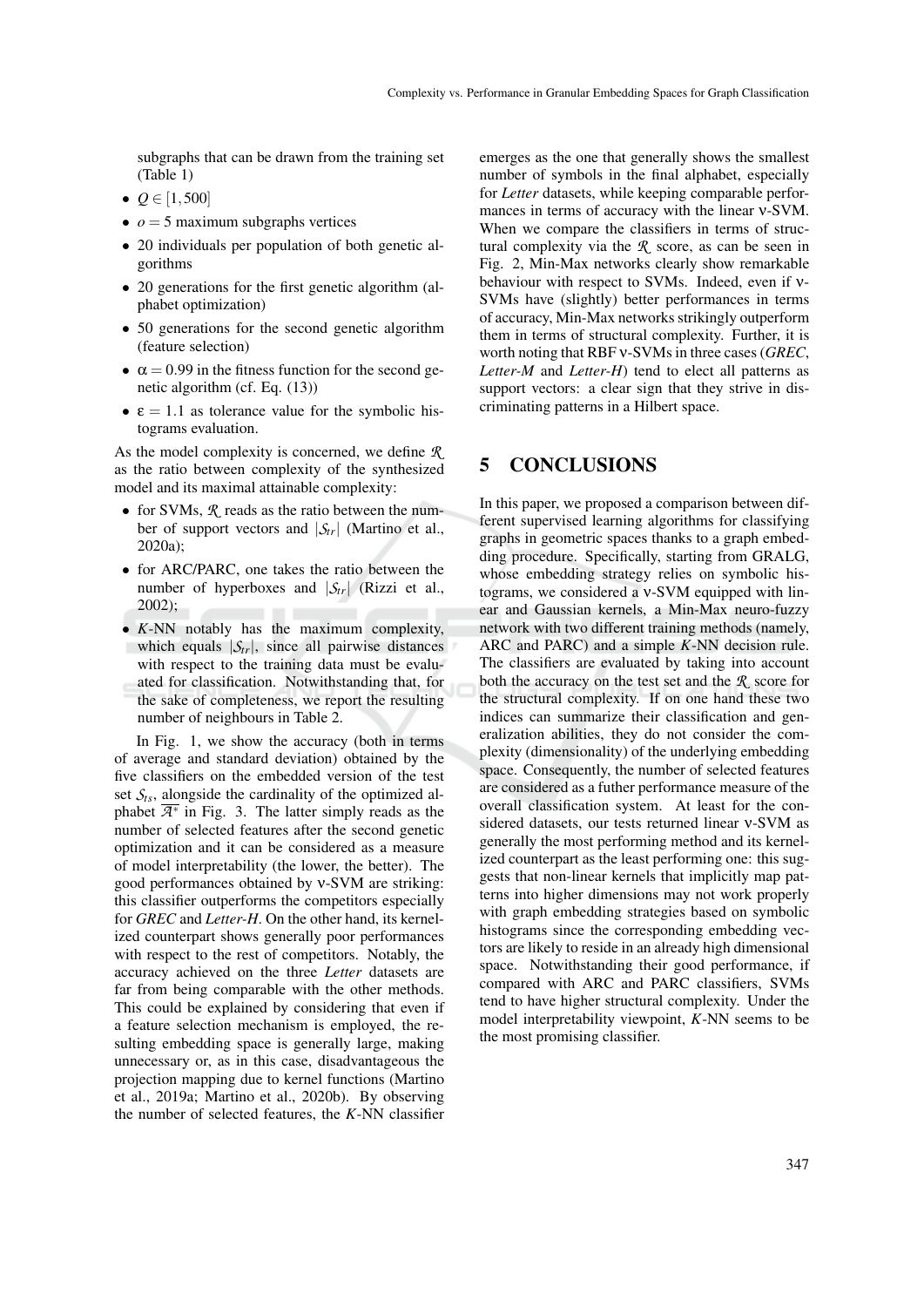## REFERENCES

- Bacciu, D., Micheli, A., and Sperduti, A. (2018). Generative kernels for tree-structured data. *IEEE transactions on neural networks and learning systems*, 29(10):4932–4946.
- Bai, L., Hancock, E. R., Han, L., and Ren, P. (2012). Graph clustering using graph entropy complexity traces. In *Proceedings of the 21st International Conference on Pattern Recognition (ICPR2012)*, pages 2881–2884.
- Baldini, L., Martino, A., and Rizzi, A. (2019a). Stochastic information granules extraction for graph embedding and classification. In *Proceedings of the 11th International Joint Conference on Computational Intelligence - Volume 1: NCTA, (IJCCI 2019)*, pages 391– 402. INSTICC, SciTePress.
- Baldini, L., Martino, A., and Rizzi, A. (2019b). Towards a class-aware information granulation for graph embedding and classification. In *Computational Intelligence: 11th International Joint Conference, IJCCI 2019 Vienna, Austria, September 17-19, 2019 Revised Selected Papers*. To appear in.
- Bargiela, A. and Pedrycz, W. (2003). *Granular computing: an introduction*. Kluwer Academic Publishers, Boston.
- Bargiela, A. and Pedrycz, W. (2006). The roots of granular computing. In *2006 IEEE International Conference on Granular Computing*, pages 806–809.
- Bianchi, F. M., Grattarola, D., Alippi, C., and Livi, L. (2019). Graph neural networks with convolutional arma filters. *arXiv preprint arXiv:1901.01343*.
- Bianchi, F. M., Livi, L., Rizzi, A., and Sadeghian, A. (2014a). A granular computing approach to the design of optimized graph classification systems. *Soft Computing*, 18(2):393–412.
- Bianchi, F. M., Scardapane, S., Livi, L., Uncini, A., and Rizzi, A. (2014b). An interpretable graph-based image classifier. In *2014 International Joint Conference on Neural Networks (IJCNN)*, pages 2339–2346.
- Bianchi, F. M., Scardapane, S., Rizzi, A., Uncini, A., and Sadeghian, A. (2016). Granular computing techniques for classification and semantic characterization of structured data. *Cognitive Computation*, 8(3):442– 461.
- Borgwardt, K. M. and Kriegel, H. P. (2005). Shortest-path kernels on graphs. In *Fifth IEEE International Conference on Data Mining (ICDM'05)*, pages 8 pp.–.
- Bunke, H. (2003). Graph-based tools for data mining and machine learning. In Perner, P. and Rosenfeld, A., editors, *Machine Learning and Data Mining in Pattern Recognition*, pages 7–19, Berlin, Heidelberg. Springer Berlin Heidelberg.
- Chang, C.-C. and Lin, C.-J. (2011). Libsvm: A library for support vector machines. *ACM transactions on intelligent systems and technology (TIST)*, 2(3):27.
- Cinti, A., Bianchi, F. M., Martino, A., and Rizzi, A. (2020). A novel algorithm for online inexact string matching and its fpga implementation. *Cognitive Computation*, 12(2):369–387.
- Cover, T. and Hart, P. (1967). Nearest neighbor pattern classification. *IEEE transactions on information theory*, 13(1):21–27.
- Ding, S., Du, M., and Zhu, H. (2015). Survey on granularity clustering. *Cognitive neurodynamics*, 9(6):561–572.
- Frattale Mascioli, F. M., Rizzi, A., Panella, M., and Martinelli, G. (2000). Scale-based approach to hierarchical fuzzy clustering. *Signal Processing*, 80(6):1001 – 1016.
- Ghosh, S., Das, N., Gonçalves, T., Quaresma, P., and Kundu, M. (2018). The journey of graph kernels through two decades. *Computer Science Review*, 27:88 – 111.
- Hamilton, W., Ying, Z., and Leskovec, J. (2017). Inductive representation learning on large graphs. In *Advances in neural information processing systems*, pages 1024–1034.
- Han, L., Hancock, E. R., and Wilson, R. C. (2011). Characterizing graphs using approximate von neumann entropy. In Vitrià, J., Sanches, J. M., and Hernández, M., editors, *Pattern Recognition and Image Analysis*, pages 484–491, Berlin, Heidelberg. Springer Berlin Heidelberg.
- Kipf, T. N. and Welling, M. (2016). Semi-supervised classification with graph convolutional networks. *arXiv preprint arXiv:1609.02907*.
- Kondor, R. I. and Lafferty, J. (2002). Diffusion kernels on graphs and other discrete structures. In *Proceedings of the 19th international conference on machine learning*, volume 2002, pages 315–322.
- Leone Sciabolazza, V. and Riccetti, L. (2020). Diffusion delay centrality: Decelerating diffusion processes across networks. *Available at SSRN 3653030*.
- Levenshtein, V. I. (1966). Binary codes capable of correcting deletions, insertions, and reversals. *Soviet physics doklady*, 10(8):707–710.
- Li, W. (2013). Modularity embedding. In Lee, M., Hirose, A., Hou, Z.-G., and Kil, R. M., editors, *Neural Information Processing*, pages 92–99, Berlin, Heidelberg. Springer Berlin Heidelberg.
- Livi, L., Del Vescovo, G., Rizzi, A., and Frattale Mascioli, F. M. (2014). Building pattern recognition applications with the SPARE library. *CoRR*, abs/1410.5263.
- Livi, L. and Rizzi, A. (2013). Graph ambiguity. *Fuzzy Sets and Systems*, 221:24–47.
- Martino, A., De Santis, E., Giuliani, A., and Rizzi, A. (2020a). Modelling and recognition of protein contact networks by multiple kernel learning and dissimilarity representations. *Entropy*, 22(7).
- Martino, A., Giuliani, A., and Rizzi, A. (2018a). Granular computing techniques for bioinformatics pattern recognition problems in non-metric spaces. In Pedrycz, W. and Chen, S.-M., editors, *Computational Intelligence for Pattern Recognition*, pages 53–81. Springer International Publishing, Cham.
- Martino, A., Giuliani, A., and Rizzi, A. (2019a). (hyper)graph embedding and classification via simplicial complexes. *Algorithms*, 12(11).
- Martino, A., Giuliani, A., Todde, V., Bizzarri, M., and Rizzi, A. (2020b). Metabolic networks classification